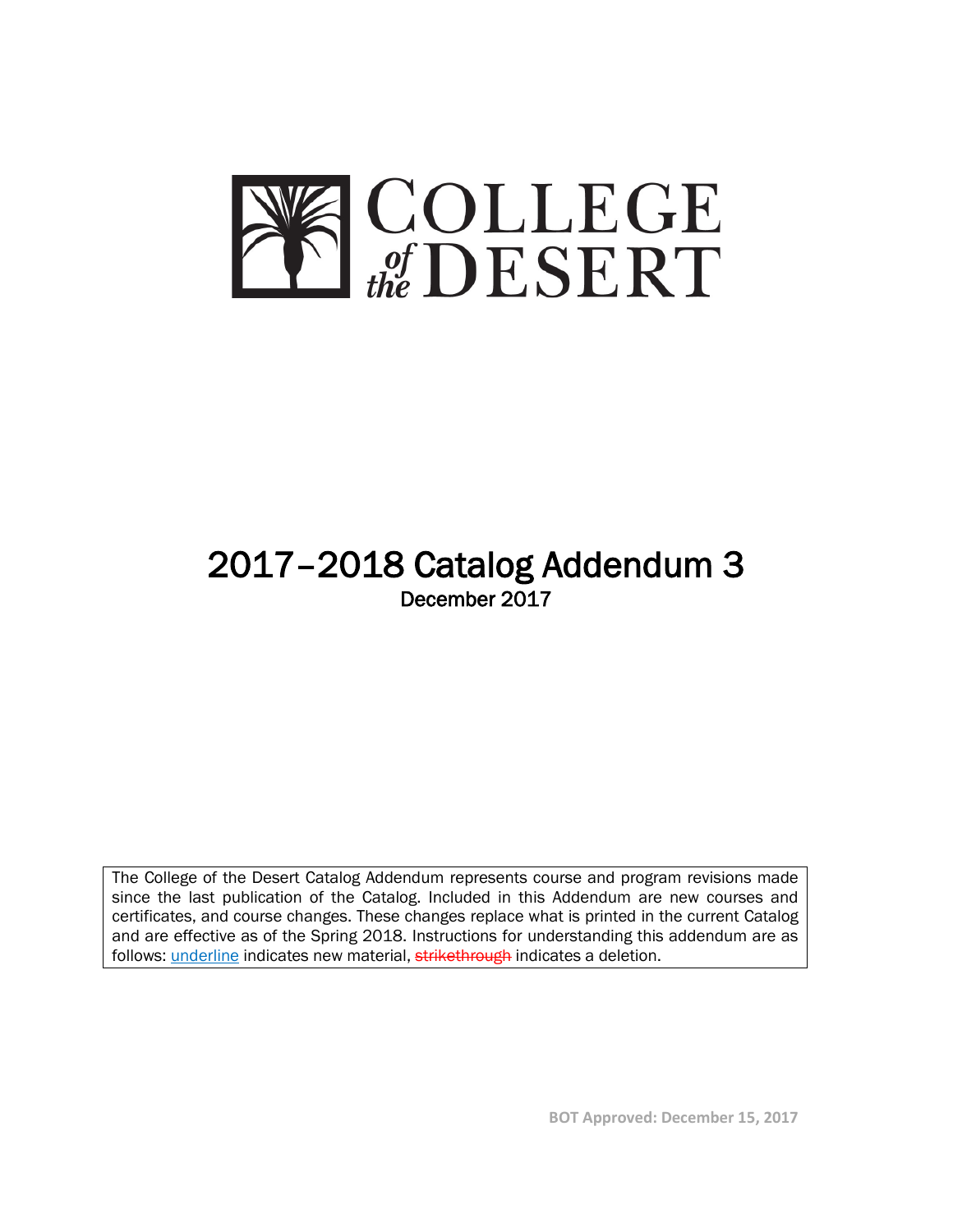## Programs of Study

#### NEW CREDIT PROGRAMS effective Spring 2018

## Zero Net Energy (ZNE) Certificate of Achievement

The Zero Net Energy (ZNE) Certificate offers the students a broad overview into the energy conservation industry and includes cross-disciplinary courses in Energy Systems, Heating Ventilation and Air Conditioning, Architecture, Computer Information Systems, and Building Inspection Technology. Completion of the ZNE Certificate is especially beneficial for support staff currently working in the energy sector and when combined with other defined certificates within the ZNE industry, students will have the technical background that can lead to industry recognized credentials and careers as an Energy Auditor, Energy Consultant, ZNE Technician, Green HVAC Technician, Facility Management, Construction Management and Solar Residential Technician.

| <b>Required Courses:</b> |                                                                       |  |
|--------------------------|-----------------------------------------------------------------------|--|
| <b>ESYS-004</b>          |                                                                       |  |
| <b>ESYS-005</b>          |                                                                       |  |
| ARCH-011                 |                                                                       |  |
| BIT-024                  |                                                                       |  |
| CIS-010                  |                                                                       |  |
| CIS-012                  |                                                                       |  |
|                          |                                                                       |  |
|                          | Advisors: George Brown, gbrown@collegeofthedesert.edu, (760) 568-3238 |  |
|                          | Ramiro Galicia, rgalicia@collegeofthedesert.edu, (760) 674-7833       |  |

## Zero Net Energy (ZNE) Technology Certificate of Achievement

The Zero Net Energy (ZNE) Technology Certificate provides the general knowledge of many variations of renewable energies. The technician can serve as a liaison between building stakeholders and a specialized technician or can continue to pursue a specialized credential. Zero Net Energy Technicians (ZNET) and building stakeholders work in a team environment, coordinating maintenance schedules, mechanical and electrical breakdowns. Together they verify that the building systems are working within the design conditions. This introductory certificate focuses on key factors involving design of Zero Net Energy (ZNE) buildings and maintenance. Students will learn the fundamentals of the ZNE building design through each step of design and construction process - from predesign to occupancy and operations. Operation and proper maintenance of the energy systems including HVAC, solar, lighting and envelope are analyzed in depth.

#### *Required Courses:*

| <b>ESYS-001</b> |                                                                       |  |
|-----------------|-----------------------------------------------------------------------|--|
| <b>ESYS-002</b> |                                                                       |  |
| <b>ARCH-002</b> |                                                                       |  |
| ACR-075         |                                                                       |  |
| ACR-077         |                                                                       |  |
|                 |                                                                       |  |
|                 | Advisors: George Brown, gbrown@collegeofthedesert.edu, (760) 568-3238 |  |
|                 | Ramiro Galicia, rgalicia@collegeofthedesert.edu, (760) 674-7833       |  |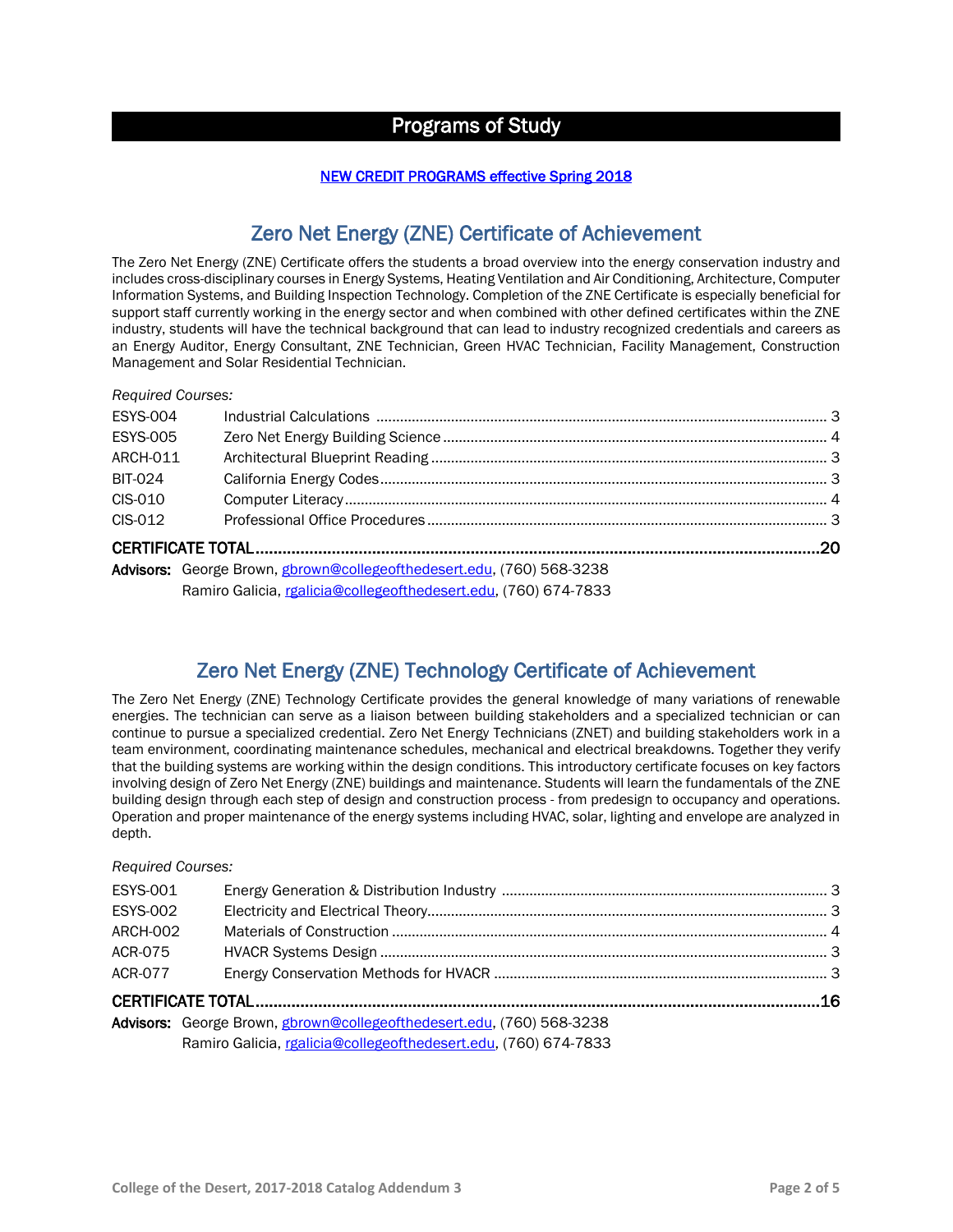#### NEW NONCREDIT CERTIFICATES effective Spring 2018

### Advanced First Aid & Safety, CPR/AED Certificate of Completion

This two-course certificate will prepare individuals with skills and knowledge in the application of advanced first aid and emergency care for infants, children, and adults. It will also prepare individuals with skills, knowledge, and application in Cardiopulmonary Resuscitation (CPR) and Automated External Defibrillator (AED). The certificate is in alignment with the Emergency Care and Safety Institute.

| KINE-301 |                                                                        |  |
|----------|------------------------------------------------------------------------|--|
| KINE-302 |                                                                        |  |
|          | Advisors: Wendy Ansley, wansley@collegeofthedesert.edu, (760) 776-7203 |  |
|          | Courtney Doussett, cdoussett@collegeofthedesert.edu, (760) 776-7339    |  |

#### Air Properties & Economizer Performance Certificate of Completion

This program is designed to train HVAC technicians to understand Air properties and how it effects system performance. It is also designed to train technicians to properly install and set up economizers.

| <b>ACR-378A</b> |                                                                       |  |
|-----------------|-----------------------------------------------------------------------|--|
| <b>ACR-378D</b> |                                                                       |  |
| <b>ACR-378E</b> |                                                                       |  |
| ACR-378F        |                                                                       |  |
|                 | Advisors: George Brown, gbrown@collegeofthedesert.edu, (760) 568-3238 |  |
|                 | Ramiro Galicia, rgalicia@collegeofthedesert.edu, (760) 674-7833       |  |

### Proper HVAC System Preparation & System Charging Certificate of Completion

This program is designed to train HVAC Technicians the proper methods of system recovery, System Evacuation, and proper system charging.

| ACR-378B |                                                                       |  |
|----------|-----------------------------------------------------------------------|--|
| ACR-378D |                                                                       |  |
|          | Advisors: George Brown, gbrown@collegeofthedesert.edu, (760) 568-3238 |  |
|          | Ramiro Galicia, rgalicia@collegeofthedesert.edu, (760) 674-7833       |  |

## Refrigerant Management & EPA-608 Preparation Certificate of Completion<br>This program is for the HVAC industry to learn the best methods for handling refrigerants, recovery, reclamation and

evacuation. This program also prepares students for the EPA-608 Refrigerant Handling License.

| ACR-378A |                                                                       |  |
|----------|-----------------------------------------------------------------------|--|
| ACR-378B |                                                                       |  |
| ACR-378C |                                                                       |  |
|          | Advisors: George Brown, gbrown@collegeofthedesert.edu, (760) 568-3238 |  |
|          | Ramiro Galicia, rgalicia@collegeofthedesert.edu, (760) 674-7833       |  |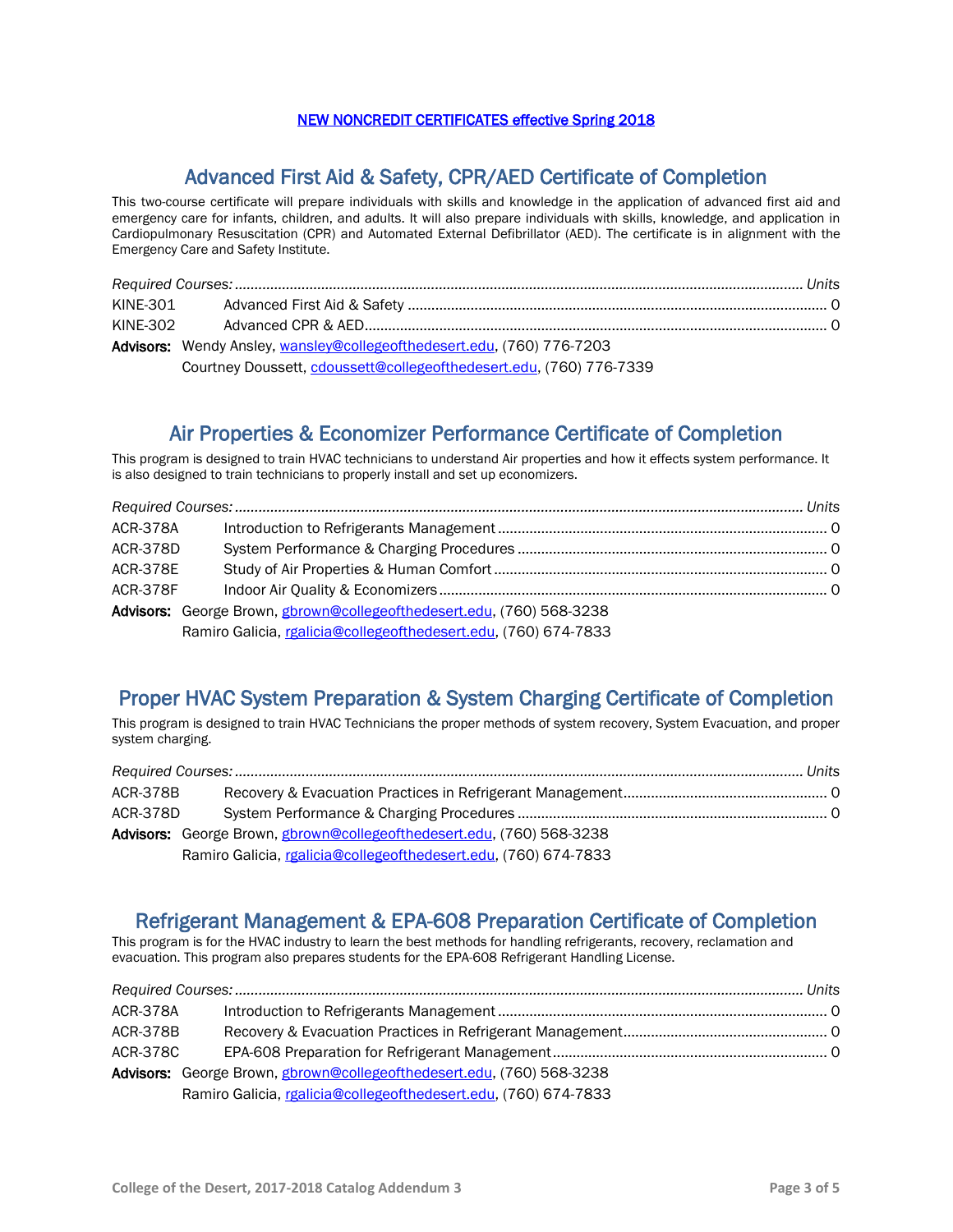#### NEW NONCREDIT COURSES effective Spring 2018

| <b>ACR-378A</b>                                          | <b>Introduction to Refrigerants Management</b>                                                                                                                                                                                                                                             |                         | Units: 0<br>This course is module 1 of 3. This course is designed for both the novice and existing workforce to understand the basic terms as they apply<br>to Environmental Protection Agency (EPA) laws. This course also covers the basic refrigeration process and how to apply these principles to                                                                                                                                                                               |
|----------------------------------------------------------|--------------------------------------------------------------------------------------------------------------------------------------------------------------------------------------------------------------------------------------------------------------------------------------------|-------------------------|---------------------------------------------------------------------------------------------------------------------------------------------------------------------------------------------------------------------------------------------------------------------------------------------------------------------------------------------------------------------------------------------------------------------------------------------------------------------------------------|
| a refrigeration system.                                  |                                                                                                                                                                                                                                                                                            |                         |                                                                                                                                                                                                                                                                                                                                                                                                                                                                                       |
| Lecture Hours: 18                                        | Lab Hours: 0                                                                                                                                                                                                                                                                               | Repeatable: Yes         | Grading: Pass/No Pass                                                                                                                                                                                                                                                                                                                                                                                                                                                                 |
| <b>Transfer Status: None</b>                             | CSU GE: None                                                                                                                                                                                                                                                                               | Degree Applicable: NONC |                                                                                                                                                                                                                                                                                                                                                                                                                                                                                       |
| COD GE: None                                             |                                                                                                                                                                                                                                                                                            | <b>IGETC: None</b>      |                                                                                                                                                                                                                                                                                                                                                                                                                                                                                       |
| <b>ACR-378B</b>                                          | Recovery and Evacuation Practices in Refrigerant Management                                                                                                                                                                                                                                |                         | Units: 0                                                                                                                                                                                                                                                                                                                                                                                                                                                                              |
|                                                          | evacuation processes necessary to meet EPA 608 standards.                                                                                                                                                                                                                                  |                         | This course is module 2 of 3. This course is designed for both the novice and existing workforce to understand the proper recovery and                                                                                                                                                                                                                                                                                                                                                |
| Lecture Hours: 6                                         | Lab Hours: 12                                                                                                                                                                                                                                                                              | Repeatable: Yes         | Grading: Pass/No Pass                                                                                                                                                                                                                                                                                                                                                                                                                                                                 |
| <b>Transfer Status: None</b>                             |                                                                                                                                                                                                                                                                                            | Degree Applicable: NONC |                                                                                                                                                                                                                                                                                                                                                                                                                                                                                       |
| COD GE: None                                             | CSU GE: None                                                                                                                                                                                                                                                                               | <b>IGETC: None</b>      |                                                                                                                                                                                                                                                                                                                                                                                                                                                                                       |
| <b>ACR-378C</b>                                          | <b>EPA-608 Preparation for Refrigerant Management</b><br>completes this course for the EPA-608 industry certification.                                                                                                                                                                     |                         | Units: 0<br>This course is the final module (3 of 3) necessary for the EPA 608 Certificate of Completion and for the proper system preparation and<br>system charging Certificate of Completion. The course is designed for both the novice and existing workforce to prepare for the EPA-608<br>refrigerant handling license, which is a proctored exam. EPA-608 exam and materials fees are required of each student that successfully                                              |
| Lecture Hours: 9<br>Prerequisite: ACR-378A and ACR-378B  | Lab Hours: 9                                                                                                                                                                                                                                                                               | Repeatable: Yes         | Grading: Pass/No Pass                                                                                                                                                                                                                                                                                                                                                                                                                                                                 |
| <b>Transfer Status: None</b>                             |                                                                                                                                                                                                                                                                                            | Degree Applicable: NONC |                                                                                                                                                                                                                                                                                                                                                                                                                                                                                       |
| COD GE: None                                             | CSU GE: None                                                                                                                                                                                                                                                                               | <b>IGETC: None</b>      |                                                                                                                                                                                                                                                                                                                                                                                                                                                                                       |
|                                                          |                                                                                                                                                                                                                                                                                            |                         |                                                                                                                                                                                                                                                                                                                                                                                                                                                                                       |
| <b>ACR-378D</b>                                          | <b>System Performance and Charging Procedures</b><br>system to meet or exceed industry standards and Environmental Protection Agency (EPA) laws.                                                                                                                                           |                         | Units: 0<br>This course is designed for both the novice and existing workforce to understand how to properly prepare and charge an air conditioning                                                                                                                                                                                                                                                                                                                                   |
| Lecture Hours: 6                                         | Lab Hours: 12                                                                                                                                                                                                                                                                              | Repeatable: Yes         | Grading: Pass/No Pass                                                                                                                                                                                                                                                                                                                                                                                                                                                                 |
|                                                          | <b>Prerequisite:</b> ACR-378B and ACR-378C or EPA-608 Universal License.                                                                                                                                                                                                                   |                         |                                                                                                                                                                                                                                                                                                                                                                                                                                                                                       |
| <b>Transfer Status: None</b>                             |                                                                                                                                                                                                                                                                                            | Degree Applicable: NONC |                                                                                                                                                                                                                                                                                                                                                                                                                                                                                       |
| COD GE: None                                             | CSU GE: None                                                                                                                                                                                                                                                                               | <b>IGETC: None</b>      |                                                                                                                                                                                                                                                                                                                                                                                                                                                                                       |
| <b>ACR-378E</b><br>system charging and economizer setup. | <b>Study of Air Properties and Human Comfort</b>                                                                                                                                                                                                                                           |                         | Units: 0<br>This course is module 3 of 4. The course is designed for both the novice and existing workforce to understand air properties and how they<br>affect human comfort. Students will learn how to work with, and understand the process of plotting a psychrometric diagram and use it in                                                                                                                                                                                     |
| Lecture Hours: 9<br>Prerequisite: ACR-378A               | Lab Hours: 9                                                                                                                                                                                                                                                                               | Repeatable: Yes         | Grading: Pass/No Pass                                                                                                                                                                                                                                                                                                                                                                                                                                                                 |
| <b>Transfer Status: None</b>                             |                                                                                                                                                                                                                                                                                            | Degree Applicable: NONC |                                                                                                                                                                                                                                                                                                                                                                                                                                                                                       |
| COD GE: None                                             | CSU GE: None                                                                                                                                                                                                                                                                               | <b>IGETC: None</b>      |                                                                                                                                                                                                                                                                                                                                                                                                                                                                                       |
|                                                          |                                                                                                                                                                                                                                                                                            |                         |                                                                                                                                                                                                                                                                                                                                                                                                                                                                                       |
| <b>ACR-378F</b>                                          | <b>Indoor Air Quality and Economizers</b><br>repair economizers. This course will also cover replacement, installation and setup of economizers.                                                                                                                                           |                         | Units: 0<br>This course is module 4 of 4. The course is designed for both the novice and existing workforce to understand how to properly diagnose and                                                                                                                                                                                                                                                                                                                                |
| Lecture Hours: 9                                         | Lab Hours: 9                                                                                                                                                                                                                                                                               | Repeatable: Yes         | Grading: Pass/No Pass                                                                                                                                                                                                                                                                                                                                                                                                                                                                 |
| <b>Prerequisite: ACR-378A and ACR-378E</b>               |                                                                                                                                                                                                                                                                                            |                         |                                                                                                                                                                                                                                                                                                                                                                                                                                                                                       |
| <b>Transfer Status: None</b>                             |                                                                                                                                                                                                                                                                                            | Degree Applicable: NONC |                                                                                                                                                                                                                                                                                                                                                                                                                                                                                       |
| COD GE: None                                             | CSU GE: None                                                                                                                                                                                                                                                                               | <b>IGETC: None</b>      |                                                                                                                                                                                                                                                                                                                                                                                                                                                                                       |
| <b>KINE-301</b><br>Lecture Hours: 4                      | <b>Advanced First Aid and Safety</b><br>provide valuable retraining for employment opportunities. Students receive a Pass/No Pass grade mark.<br>Lab Hours: 0<br>Limitation on Enrollment: The student should come into the class with past knowledge, skills, certification in first aid. | Repeatable: Yes         | Units: 0<br>This advanced course involves the theory and detailed demonstration of the first aid care of the injured or suddenly ill. Students will learn to<br>assess a victim's condition and develop the skills and knowledge in Advanced First Aid and Emergency care for infants, children and adults.<br>The course content is in alignment with the Emergency Care and Safety Institute. This course is the first part of a two-course certificate to<br>Grading: Pass/No Pass |
| <b>Transfer Status: None</b>                             |                                                                                                                                                                                                                                                                                            | Degree Applicable: NONC |                                                                                                                                                                                                                                                                                                                                                                                                                                                                                       |